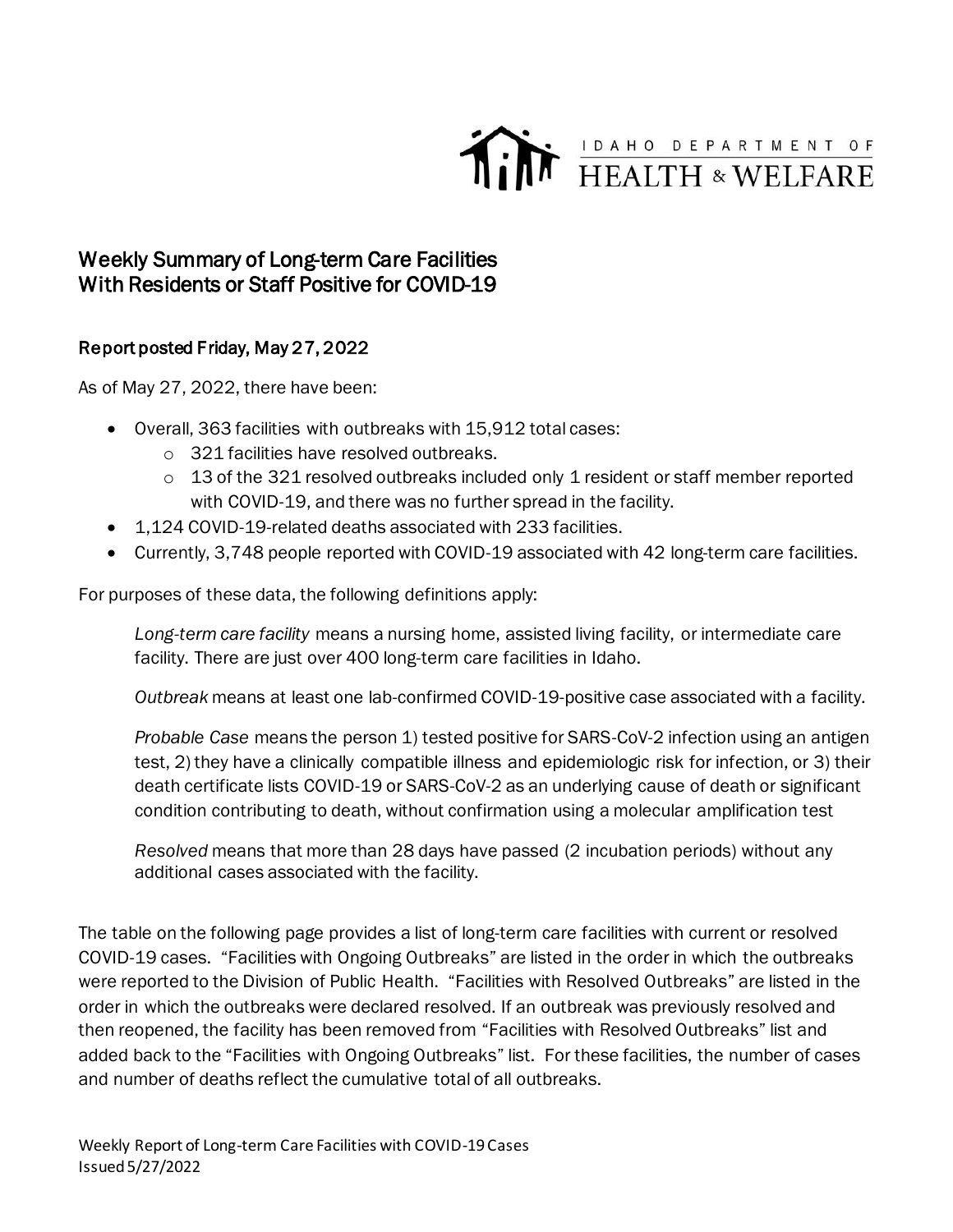

## Long-term Care Facilities with Current or Resolved COVID-19 Cases

| $\#$           | <b>Facility Name</b>                           | City                                     | County            | Number of<br>Lab-<br>Confirmed<br>and/or<br>Probable<br>Cases<br>Among<br><b>Residents</b><br>and Staff | Number<br>of Deaths |
|----------------|------------------------------------------------|------------------------------------------|-------------------|---------------------------------------------------------------------------------------------------------|---------------------|
|                |                                                | <b>Facilities with Ongoing Outbreaks</b> |                   |                                                                                                         |                     |
| $\mathbf{1}$   | State Veterans Home - Boise                    | <b>Boise</b>                             | Ada               | 205                                                                                                     | 14                  |
| $\overline{2}$ | <b>Terraces of Boise</b>                       | <b>Boise</b>                             | Ada               | 134                                                                                                     | 4                   |
| 3              | Life Care of Post Falls                        | Post Falls                               | Kootenai          | 60                                                                                                      | 6                   |
| 4              | Arbor Valley of Cascadia                       | <b>Boise</b>                             | Ada               | 116                                                                                                     | 4                   |
| 5              | LaCrosse Health & Rehab                        | Coeur<br>d'Alene                         | Kootenai          | 155                                                                                                     | 17                  |
| 6              | Valley Vista Care - Sandpoint                  | Sandpoint                                | <b>Bonner</b>     | 124                                                                                                     | 11                  |
| $\overline{7}$ | MorningStar Memory Care at<br>Englefield Green | <b>Boise</b>                             | Ada               | 71                                                                                                      | 4                   |
| 8              | <b>Overland Court Senior Living</b>            | <b>Boise</b>                             | Ada               | 90                                                                                                      | 10                  |
| 9              | Advanced Health Care of Coeur<br>d'Alene       | Coeur<br>d'Alene                         | Kootenai          | 71                                                                                                      | 6                   |
| 10             | Ivy Court                                      | Coeur<br>d'Alene                         | Kootenai          | 119                                                                                                     | 17                  |
| 11             | Arbor Village at Hillcrest                     | <b>Boise</b>                             | Ada               | 80                                                                                                      | $\overline{2}$      |
| 12             | Bridgeview Estates -<br><b>Skilled Nursing</b> | <b>Twin Falls</b>                        | <b>Twin Falls</b> | 102                                                                                                     | 15                  |
| 13             | <b>Desert View Care</b>                        | Buhl                                     | <b>Twin Falls</b> | 75                                                                                                      | 3                   |
| 14             | Shaw Mountain of Cascadia                      | <b>Boise</b>                             | Ada               | 138                                                                                                     | 9                   |
| 15             | <b>Grace Assisted Living - Fairview Lakes</b>  | Meridian                                 | Ada               | 99                                                                                                      | 11                  |
| 16             | Good Samaritan Society - Moscow<br>Village     | Moscow                                   | Latah             | 81                                                                                                      | $\overline{4}$      |
| 17             | Grace Memory Care                              | <b>Boise</b>                             | Ada               | 47                                                                                                      | 4                   |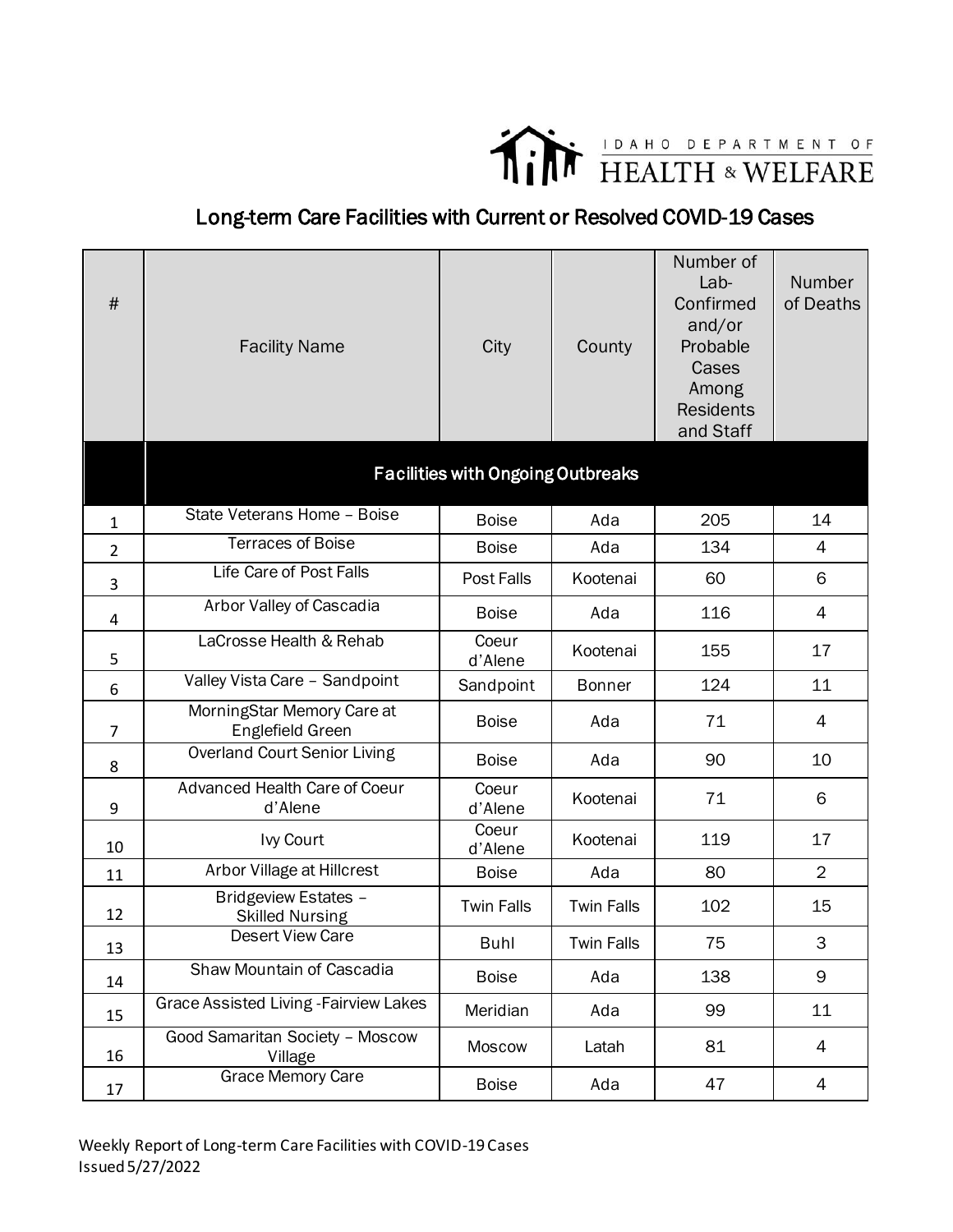| $\#$ | <b>Facility Name</b>                                     | City               | County            | Number of<br>Lab-<br>Confirmed<br>and/or<br>Probable<br>Cases<br>Among<br><b>Residents</b><br>and Staff | Number<br>of Deaths |
|------|----------------------------------------------------------|--------------------|-------------------|---------------------------------------------------------------------------------------------------------|---------------------|
| 18   | <b>Edgewood Plantation Place</b>                         | <b>Boise</b>       | Ada               | 63                                                                                                      | 8                   |
| 19   | McCall Rehab and Care Center                             | <b>McCall</b>      | Valley            | 57                                                                                                      | $\mathbf 1$         |
| 20   | State Veterans Home - Pocatello                          | Pocatello          | <b>Bannock</b>    | 108                                                                                                     | $\overline{7}$      |
| 21   | Garden at Orchard Ridge                                  | Coeur<br>d'Alene   | Kootenai          | 107                                                                                                     | $\overline{7}$      |
| 22   | Royal Plaza - Lewiston                                   | Lewiston           | Nez Perce         | 105                                                                                                     | 3                   |
| 23   | <b>Bingham Memorial Skilled Nursing</b>                  | <b>Blackfoot</b>   | <b>Bingham</b>    | 59                                                                                                      | $\overline{2}$      |
| 24   | Bear Lake Memorial Skilled Nursing                       | Montpelier         | <b>Bear Lake</b>  | 58                                                                                                      | 3                   |
| 25   | Life Care Center of Sandpoint                            | Sandpoint          | <b>Bonner</b>     | 83                                                                                                      | 16                  |
| 26   | Canyon West of Cascadia                                  | Caldwell           | Canyon            | 162                                                                                                     | 13                  |
| 27   | Life Care of Treasure Valley                             | <b>Boise</b>       | Ada               | 144                                                                                                     | 10                  |
| 28   | St Luke's Elmore Long Term Care                          | Mountain<br>Home   | Elmore            | $\overline{7}$                                                                                          | 0                   |
| 29   | The Bridge at Post Falls                                 | Post Falls         | Kootenai          | 84                                                                                                      | 5                   |
| 30   | <b>Caldwell Care of Cascadia</b>                         | Caldwell           | Canyon            | 148                                                                                                     | 17                  |
| 31   | <b>Brookside Landing</b>                                 | Orofino            | Clearwater        | 59                                                                                                      | $\overline{2}$      |
| 32   | Grace Assisted Living at State St.                       | <b>Boise</b>       | Ada               | 85                                                                                                      | 5                   |
| 33   | Bear Lake Manor                                          | Montpelier         | Bear Lake         | 45                                                                                                      | 3                   |
| 34   | Independence Home                                        | Pocatello          | <b>Bannock</b>    | 12                                                                                                      | 0                   |
| 35   | <b>Canyons Retirement Community</b>                      | <b>Twin Falls</b>  | <b>Twin Falls</b> | 77                                                                                                      | 12                  |
| 36   | Courtyard at Coeur d'Alene                               | Coeur<br>d'Alene   | Kootenai          | 58                                                                                                      | 8                   |
| 37   | Mountain Valley of Cascadia                              | Kellogg            | Shoshone          | 97                                                                                                      | 15                  |
| 38   | Renaissance at Coeur d'Alene                             | Coeur<br>d'Alene   | Kootenai          | 61                                                                                                      | $\mathbf 1$         |
| 39   | <b>Teton Post-Acute Care and Rehab</b>                   | <b>Idaho Falls</b> | <b>Bonneville</b> | 78                                                                                                      | $\mathbf 1$         |
| 40   | Ashley Manor - Cory Lane (formerly<br>AarenBrooke Place) | <b>Boise</b>       | Ada               | 53                                                                                                      | 3                   |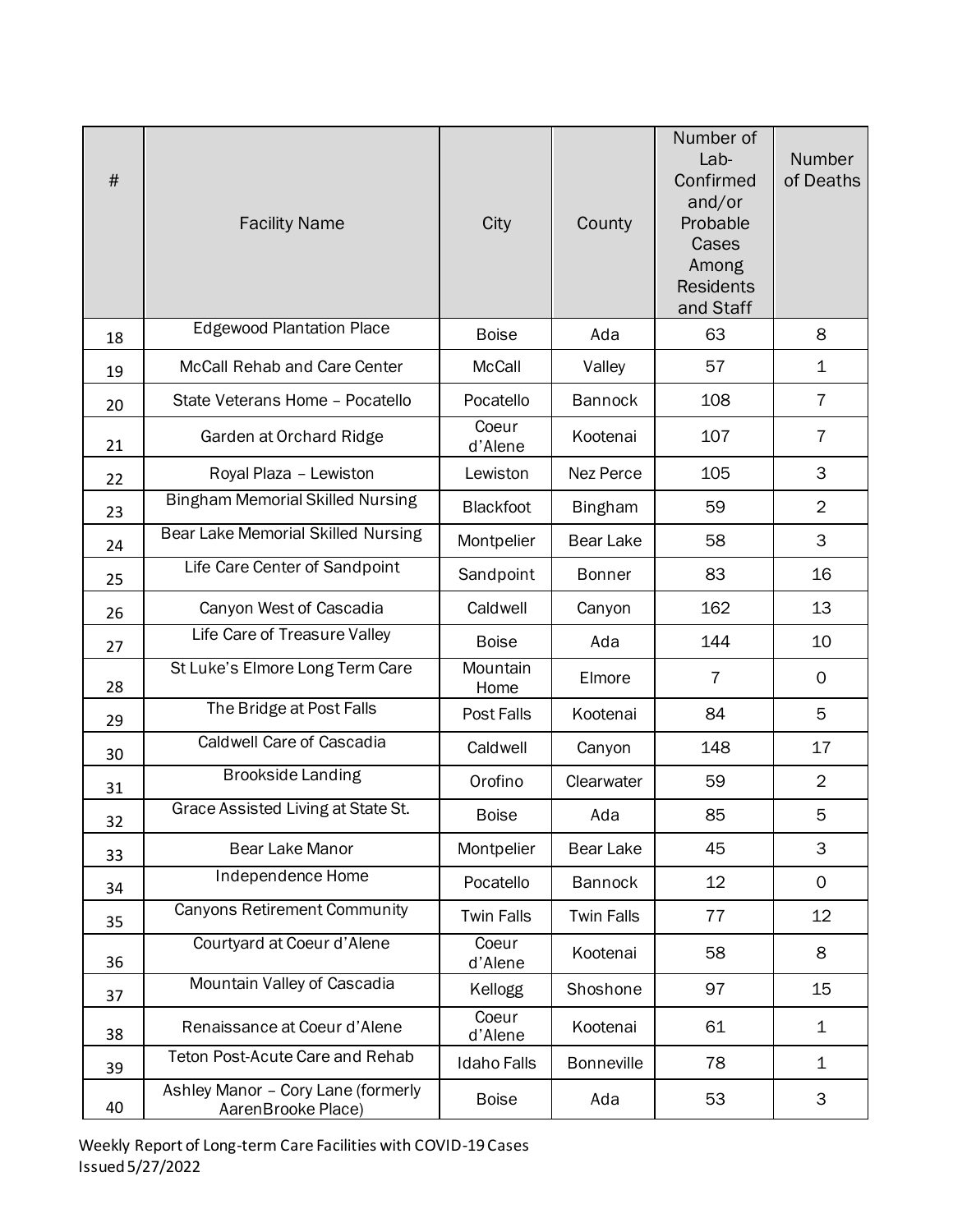| #              | <b>Facility Name</b>                                  | City                                      | County            | Number of<br>Lab-<br>Confirmed<br>and/or<br>Probable<br>Cases<br>Among<br><b>Residents</b><br>and Staff | <b>Number</b><br>of Deaths |
|----------------|-------------------------------------------------------|-------------------------------------------|-------------------|---------------------------------------------------------------------------------------------------------|----------------------------|
| 41             | Cascadia of Boise                                     | <b>Boise</b>                              | Ada               | 128                                                                                                     | 11                         |
| 42             | <b>Edgewood Castle Hills</b>                          | <b>Boise</b>                              | Ada               | 43                                                                                                      | 1                          |
|                |                                                       | <b>Facilities with Resolved Outbreaks</b> |                   |                                                                                                         |                            |
| $\mathbf 1$    | Harmony Place                                         | <b>Twin Falls</b>                         | <b>Twin Falls</b> | 5                                                                                                       | 0                          |
| $\overline{2}$ | Family Life, Nampa                                    | Nampa                                     | Canyon            | $\overline{4}$                                                                                          | $\mathbf 0$                |
| 3              | Autumn Cove                                           | <b>Star</b>                               | Ada               | 5                                                                                                       | 1                          |
| 4              | <b>Harbor Assisted Living</b>                         | Nampa                                     | Canyon            | $\overline{2}$                                                                                          | $\mathbf 1$                |
| 5              | Ivy Place & Amber Lane                                | <b>Boise</b>                              | Ada               | $\mathbf 1$                                                                                             | 1                          |
| 6              | Ashley Manor - Eagle House #2                         | Eagle                                     | Ada               | $\mathbf 1$                                                                                             | $\mathbf 0$                |
| $\overline{7}$ | <b>Meadows Assisted Living Center</b>                 | Salmon                                    | Lemhi             | 1                                                                                                       | $\mathsf{O}\xspace$        |
| 8              | <b>Aging Gracefully</b>                               | Nampa                                     | Canyon            | 10                                                                                                      | 1                          |
| 9              | Communicare #6 Weiser                                 | Weiser                                    | Washington        | 26                                                                                                      | $\overline{2}$             |
| 10             | <b>Indianhead Estates</b>                             | Weiser                                    | Washington        | $\overline{7}$                                                                                          | $\mathbf 0$                |
| 11             | Desano Place Assisted Living                          | Gooding                                   | Gooding           | 13                                                                                                      | 1                          |
| 12             | <b>Overland Court Generations Memory</b><br>Care      | <b>Boise</b>                              | Ada               | 31                                                                                                      | 3                          |
| 13             | <b>Cottages of Nampa</b>                              | Nampa                                     | Canyon            | 12                                                                                                      | $\mathsf{O}\xspace$        |
| 14             | Ashley Manor - Lincoln                                | Jerome                                    | Jerome            | 20                                                                                                      | $\mathbf 1$                |
| 15             | Seven Oaks Community Home - Larri<br>Lee              | Post Falls                                | Kootenai          | 8                                                                                                       | $\mathbf 0$                |
| 16             | Seven Oaks Community Home -<br>Stephanie              | Post Falls                                | Kootenai          | 3                                                                                                       | $\mathbf 0$                |
| 17             | Seven Oaks Community Home - Tybalt                    | Post Falls                                | Kootenai          | 13                                                                                                      | $\mathbf 0$                |
| 18             | Diamond Peak Health Care of Challis                   | Challis                                   | Custer            | 18                                                                                                      | 1                          |
| 19             | Diamond Peak of Burley                                | <b>Burley</b>                             | Cassia            | 5                                                                                                       | $\mathsf{O}$               |
| 20             | <b>Hillcrest Home</b>                                 | <b>Twin Falls</b>                         | <b>Twin Falls</b> | $\mathbf 1$                                                                                             | $\mathbf 0$                |
| 21             | Vista Assisted Living (now Etosha<br>Assisted Living) | Rupert                                    | Minidoka          | 20                                                                                                      | 1                          |
| 22             | Silvercreek Assisted Living                           | Hailey                                    | <b>Blaine</b>     | 9                                                                                                       | $\mathsf{O}$               |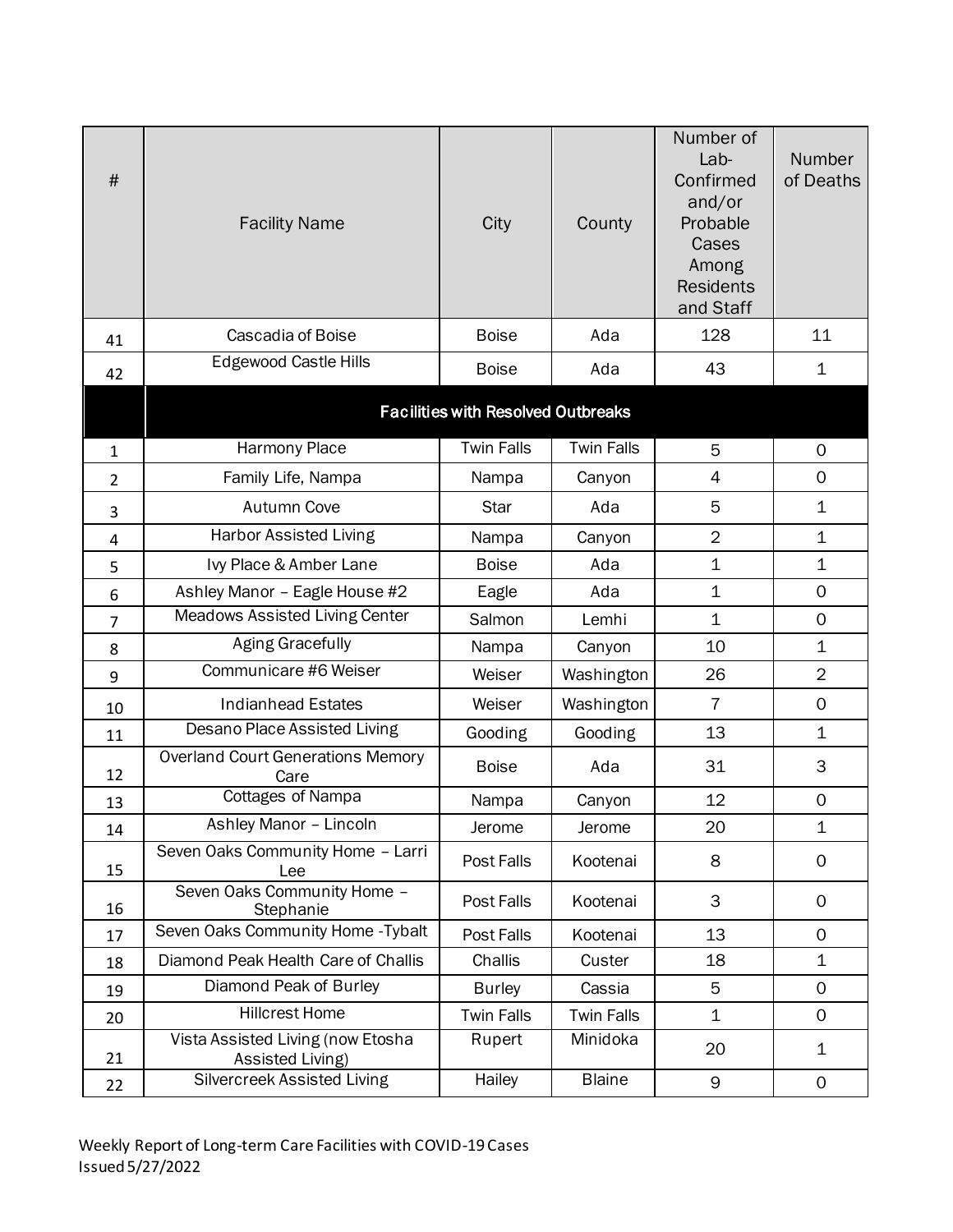| $\#$ | <b>Facility Name</b>                       | City              | County             | Number of<br>Lab-<br>Confirmed<br>and/or<br>Probable<br>Cases<br>Among<br><b>Residents</b><br>and Staff | Number<br>of Deaths |
|------|--------------------------------------------|-------------------|--------------------|---------------------------------------------------------------------------------------------------------|---------------------|
| 23   | Clear Creek Home                           | <b>Twin Falls</b> | <b>Twin Falls</b>  | 15                                                                                                      | $\mathsf{O}$        |
| 24   | <b>River Rock Assisted Living</b>          | Buhl              | <b>Twin Falls</b>  | 28                                                                                                      | 4                   |
| 25   | <b>Streamside Assisted Living</b>          | Nampa             | Canyon             | 33                                                                                                      | 3                   |
| 26   | Peterson Place Assisted Living             | Hayden            | Kootenai           | 15                                                                                                      | $\mathsf{O}\xspace$ |
| 27   | <b>Willow Place Assisted Living</b>        | <b>Twin Falls</b> | <b>Twin Falls</b>  | 3                                                                                                       | $\mathsf{O}\xspace$ |
| 28   | Cenoma House                               | <b>Twin Falls</b> | <b>Twin Falls</b>  | $\mathbf{1}$                                                                                            | $\mathbf 1$         |
| 29   | Alpine Manor                               | Kimberly          | <b>Twin Falls</b>  | 15                                                                                                      | $\mathbf 0$         |
| 30   | Ashley Manor - Hawthorne                   | Chubbuck          | <b>Bannock</b>     | 9                                                                                                       | $\overline{2}$      |
| 31   | Ashley Manor - Cedar                       | Pocatello         | <b>Bannock</b>     | 5                                                                                                       | 0                   |
| 32   | Independent Living Services Freedom        | <b>Boise</b>      | Ada                | 4                                                                                                       | $\mathsf{O}$        |
| 33   | Communicare #1 Gem                         | Nampa             | Canyon             | 3                                                                                                       | $\mathbf 0$         |
| 34   | <b>Crystal Creek Assisted Living</b>       | Ammon             | <b>Bonneville</b>  | 3                                                                                                       | $\mathbf 0$         |
| 35   | <b>Campus View Home</b>                    | <b>Twin Falls</b> | <b>Twin Falls</b>  | 6                                                                                                       | $\mathbf 0$         |
| 36   | Pleasant Valley Shelter Home               | Lewiston          | Nez Perce          | 12                                                                                                      | $\mathbf 1$         |
| 37   | <b>Hettinger Living Center</b>             | <b>Boise</b>      | Ada                | 5                                                                                                       | $\mathsf{O}\xspace$ |
| 38   | <b>Basil Celany Living Center</b>          | <b>Boise</b>      | Ada                | $\overline{7}$                                                                                          | $\mathbf 0$         |
| 39   | New Beginnings Community Living            | <b>Bonneville</b> | <b>Idaho Falls</b> | 21                                                                                                      | $\mathsf{O}\xspace$ |
| 40   | Diamond Peak of Gooding                    | Gooding           | Gooding            | 3                                                                                                       | $\mathsf{O}\xspace$ |
| 41   | Antelope Creek Living Center               | Darlington        | <b>Butte</b>       | 11                                                                                                      | $\mathbf 0$         |
| 42   | Caribou Memorial Living Center             | Soda<br>Springs   | Caribou            | 26                                                                                                      | $\overline{4}$      |
| 43   | <b>Country Comfort Residential Care</b>    | Coeur<br>d'Alene  | Kootenai           | $\overline{2}$                                                                                          | $\mathsf{O}$        |
| 44   | <b>Cottages of McCall</b>                  | McCall            | Valley             | $\mathbf 1$                                                                                             | $\mathbf 0$         |
| 45   | Stonebridge Assisted Living of<br>Hagerman | Hagerman          | Gooding            | 22                                                                                                      | $\overline{2}$      |
| 46   | Rosetta of Burley                          | <b>Burley</b>     | Cassia             | $\overline{7}$                                                                                          | $\mathbf 1$         |
| 47   | Desano Place Shoshone                      | Shoshone          | Lincoln            | 9                                                                                                       | $\mathbf 1$         |
| 48   | Communicare #2 Boone                       | Nampa             | Canyon             | 12                                                                                                      | $\mathsf{O}$        |
| 49   | <b>Woodland Assisted Living</b>            | <b>Buhl</b>       | <b>Twin Falls</b>  | 8                                                                                                       | $\mathsf{O}$        |
| 50   | <b>Belmont Care Center Crestview</b>       | Pocatello         | <b>Bannock</b>     | 10                                                                                                      | 0                   |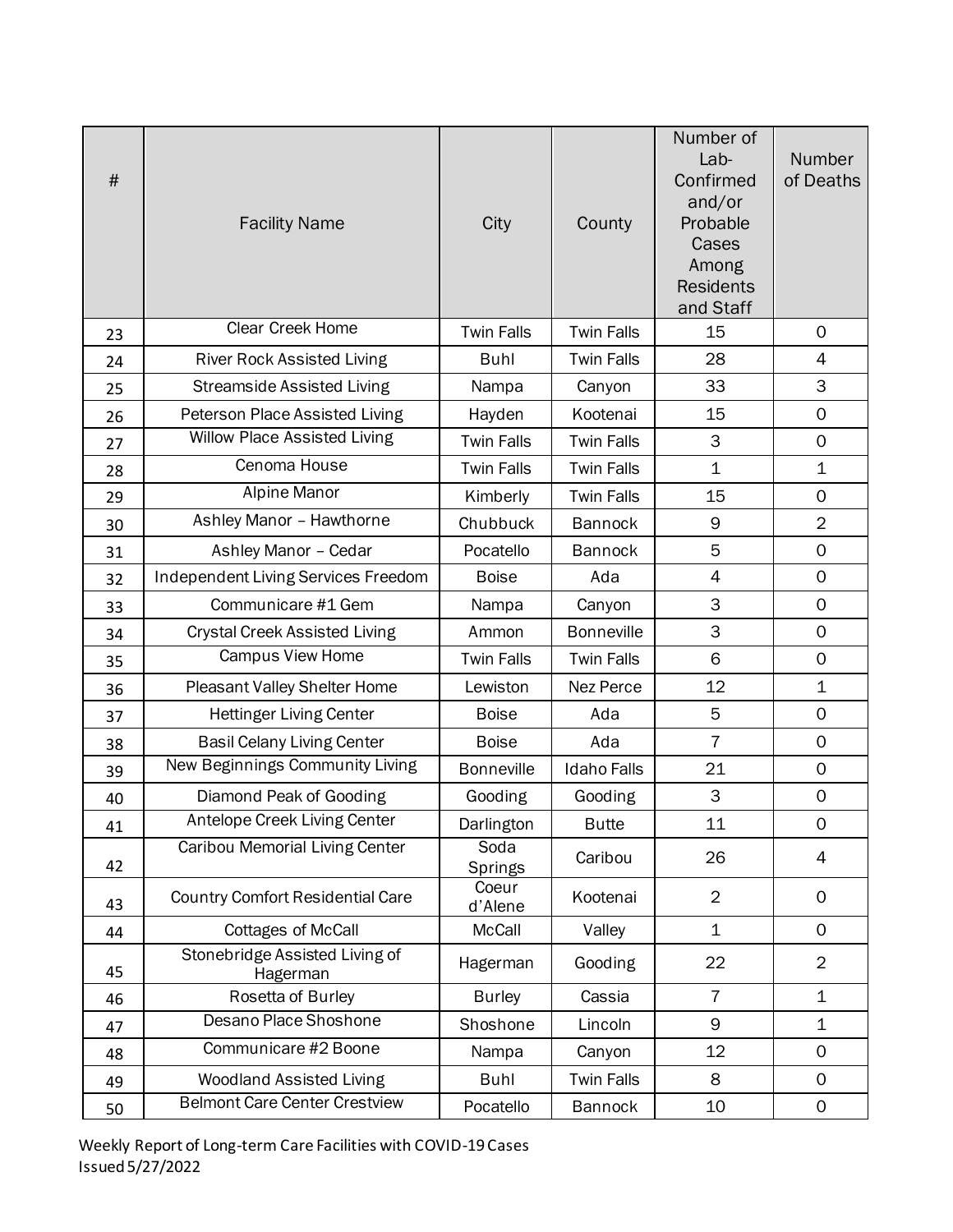| $\#$ | <b>Facility Name</b>                          | City               | County            | Number of<br>Lab-<br>Confirmed<br>and/or<br>Probable<br>Cases<br>Among<br><b>Residents</b><br>and Staff | Number<br>of Deaths |
|------|-----------------------------------------------|--------------------|-------------------|---------------------------------------------------------------------------------------------------------|---------------------|
| 51   | <b>Briarwood Assisted Living</b>              | Rexburg            | Madison           | 9                                                                                                       | $\mathbf 1$         |
| 52   | Trinity at 1 <sup>st</sup> Street             | Meridian           | Ada               | $\overline{7}$                                                                                          | 0                   |
| 53   | CommuniCare #7 Cougar                         | Nampa              | Canyon            | 8                                                                                                       | $\mathbf 0$         |
| 54   | Syringa Place                                 | <b>Twin Falls</b>  | <b>Twin Falls</b> | $\overline{7}$                                                                                          | 0                   |
| 55   | Salubria Center                               | Cambridge          | Washington        | 18                                                                                                      | $\mathbf 1$         |
| 56   | Gables of Blackfoot II                        | <b>Bingham</b>     | <b>Blackfoot</b>  | 21                                                                                                      | $\mathsf{O}\xspace$ |
| 57   | Hope Springs                                  | Meridian           | Ada               | $\overline{2}$                                                                                          | $\mathbf 0$         |
| 58   | Gables of Shelley                             | Shelley            | <b>Bingham</b>    | 20                                                                                                      | 4                   |
| 59   | Evergreen Place Assisted Living               | <b>Buhl</b>        | <b>Twin Falls</b> | 20                                                                                                      | $\overline{2}$      |
| 60   | Willow Park Senior Living                     | <b>Boise</b>       | Ada               | 46                                                                                                      | $\overline{7}$      |
| 61   | <b>Bristol Heights Assisted Living</b>        | Coeur<br>d'Alene   | Kootenai          | 37                                                                                                      | 3                   |
| 62   | <b>Rigby Country Living Center</b>            | Rigby              | <b>Jefferson</b>  | 11                                                                                                      | $\mathsf{O}$        |
| 63   | <b>Independent Living Services Milclay</b>    | <b>Boise</b>       | Ada               | $\mathbf 1$                                                                                             | $\mathsf{O}$        |
| 64   | Huckleberry Retirement Homes II               | Sandpoint          | <b>Bonner</b>     | 15                                                                                                      | 3                   |
| 65   | Homestead Assisted Living - St.<br>Anthony    | St. Anthony        | Fremont           | 34                                                                                                      | 6                   |
| 66   | St. Luke's - Elks Sub Acute Rehab             | <b>Boise</b>       | Ada               | 34                                                                                                      | $\mathsf{O}$        |
| 67   | <b>Avamere Transitional Care</b>              | <b>Boise</b>       | Ada               | 57                                                                                                      | 3                   |
| 68   | Aspire - Sunset Oaks                          | Nampa              | Canyon            | $\overline{7}$                                                                                          | $\mathsf{O}\xspace$ |
| 69   | Aspire - Elk Run                              | Meridian           | Ada               | 13                                                                                                      | $\mathsf{O}$        |
| 70   | Aspire - Vineyard                             | Meridian           | Ada               | 5                                                                                                       | $\mathbf 1$         |
| 71   | <b>Cottages of Middleton</b>                  | Middleton          | Canyon            | 18                                                                                                      | $\overline{2}$      |
| 72   | <b>Wellspring Meadows</b>                     | Hayden             | Kootenai          | 37                                                                                                      | 3                   |
| 73   | Coeur d'Alene Health and Rehab of<br>Cascadia | Coeur<br>d'Alene   | Kootenai          | 66                                                                                                      | 3                   |
| 74   | Golden Years - Maryland                       | Nampa              | Canyon            | 3                                                                                                       | $\mathsf{O}$        |
| 75   | <b>Tambree Meadows Assisted Living</b>        | <b>Idaho Falls</b> | <b>Bonneville</b> | 46                                                                                                      | $\overline{2}$      |
| 76   | The Wildflower of Rigby                       | Rigby              | Jefferson         | 3                                                                                                       | $\mathsf{O}$        |
| 77   | McCoy House Group Home                        | Pocatello          | <b>Bannock</b>    | 21                                                                                                      | $\mathsf O$         |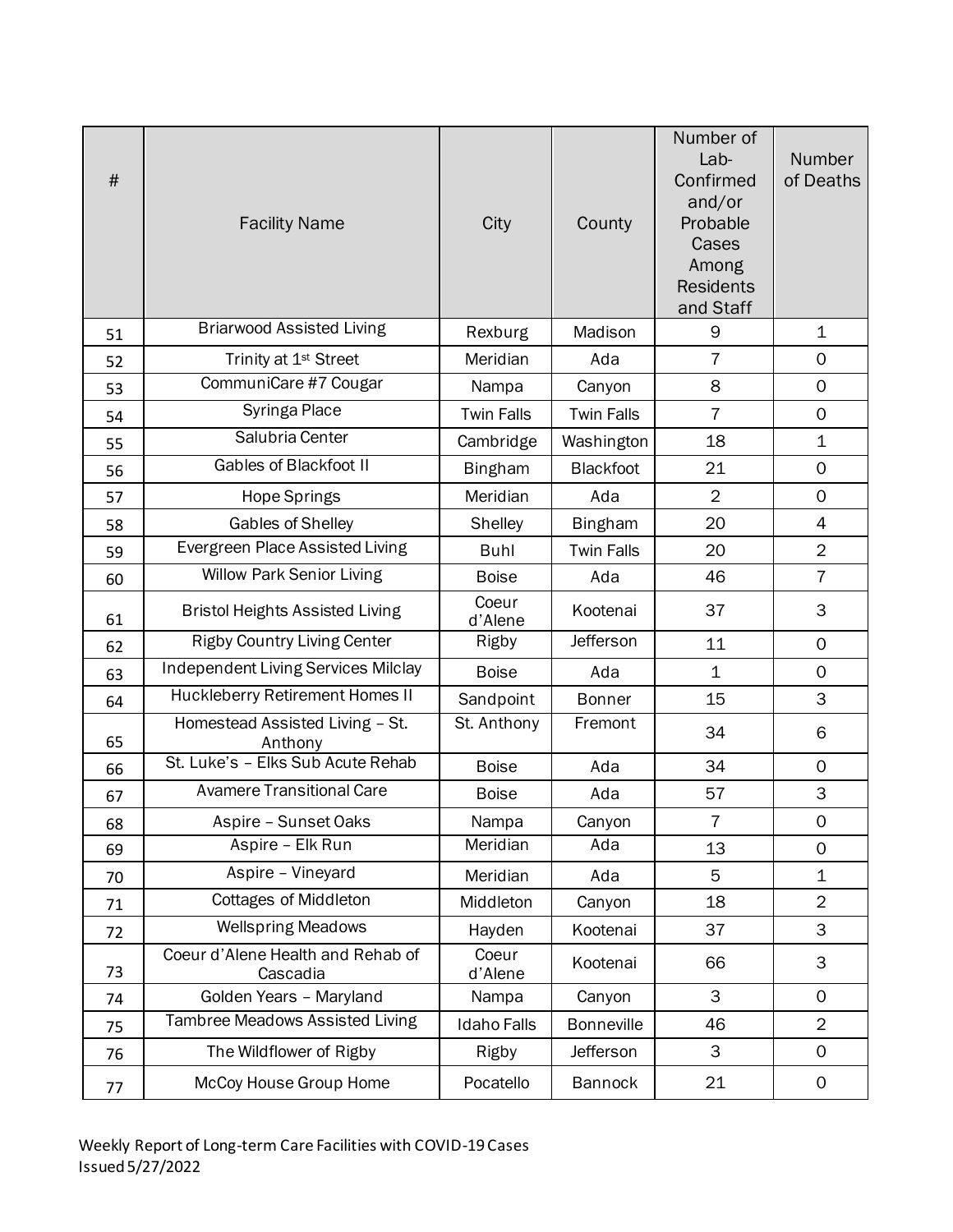| $\#$ | <b>Facility Name</b>               | City                | County            | Number of<br>Lab-<br>Confirmed<br>and/or<br>Probable<br>Cases<br>Among<br><b>Residents</b><br>and Staff | Number<br>of Deaths |
|------|------------------------------------|---------------------|-------------------|---------------------------------------------------------------------------------------------------------|---------------------|
| 78   | Serenity Place Residential Care    | Lewiston            | Nez Perce         | 11                                                                                                      | $\mathsf{O}$        |
| 79   | Aspire - Milliken                  | Nampa               | Canyon            | 11                                                                                                      | $\mathsf{O}$        |
| 80   | Gables Assisted Living of Caldwell | Caldwell            | Canyon            | 34                                                                                                      | 6                   |
| 81   | Edgewood Spring Creek Meridian     | Meridian            | Ada               | 35                                                                                                      | 3                   |
| 82   | <b>Autumn Breeze</b>               | <b>Buhl</b>         | <b>Twin Falls</b> | 24                                                                                                      | 6                   |
| 83   | Rosetta of Twin Falls              | <b>Twin Falls</b>   | <b>Twin Falls</b> | 15                                                                                                      | $\mathbf 1$         |
| 84   | <b>Riviera Residential Care</b>    | <b>Boise</b>        | Ada               | $\mathbf 1$                                                                                             | 0                   |
| 85   | Yellowstone Group Home #1          | <b>Idaho Falls</b>  | <b>Bonneville</b> | 30                                                                                                      | $\mathbf 0$         |
| 86   | Palouse Hills Assisted Living      | <b>Moscow</b>       | Latah             | 14                                                                                                      | $\mathbf 1$         |
| 87   | <b>Brooklyn House</b>              | <b>Boise</b>        | Ada               | $\overline{2}$                                                                                          | $\mathbf 0$         |
| 88   | Oasis Shelter Home                 | Caldwell            | Canyon            | 17                                                                                                      | $\mathsf{O}\xspace$ |
| 89   | Gables of Pocatello I              | Pocatello           | <b>Bannock</b>    | 20                                                                                                      | 3                   |
| 90   | Hancock House                      | <b>Boise</b>        | Ada               | $\mathbf 1$                                                                                             | $\mathbf 0$         |
| 91   | Homestead Assisted Living Rexburg  | Rexburg             | Madison           | 109                                                                                                     | 11                  |
| 92   | Oneida Long Term Care Facility     | Malad               | Oneida            | 39                                                                                                      | $\overline{2}$      |
| 93   | <b>Gem Village Assisted Living</b> | <b>Blackfoot</b>    | <b>Bingham</b>    | 54                                                                                                      | 4                   |
| 94   | Joyce's Orchard Residential Care   | Lewiston            | Nez Perce         | 9                                                                                                       | 0                   |
| 95   | Boise Group Home #2 Molly Court    | <b>Boise</b>        | Ada               | 12                                                                                                      | 0                   |
| 96   | Diamond Peak of Lava               | Lava Hot<br>Springs | <b>Bannock</b>    | $\mathbf 1$                                                                                             | 0                   |
| 97   | Whispering Pines Assisted Living   | Downey              | <b>Bannock</b>    | 6                                                                                                       | $\mathsf{O}$        |
| 98   | Boise Group Home #4 Eshelman       | <b>Boise</b>        | Ada               | 13                                                                                                      | 0                   |
| 99   | Alpine Meadows Assisted Living     | Meridian            | Ada               | 33                                                                                                      | $\mathbf 1$         |
| 100  | <b>Malad Living Center</b>         | Malad               | Oneida            | 6                                                                                                       | 0                   |
| 101  | Seven Oaks Community Home - Elm    | Post Falls          | Kootenai          | 15                                                                                                      | 0                   |
| 102  | Ashley Manor - Beverly Hills       | Payette             | Payette           | $\overline{2}$                                                                                          | 0                   |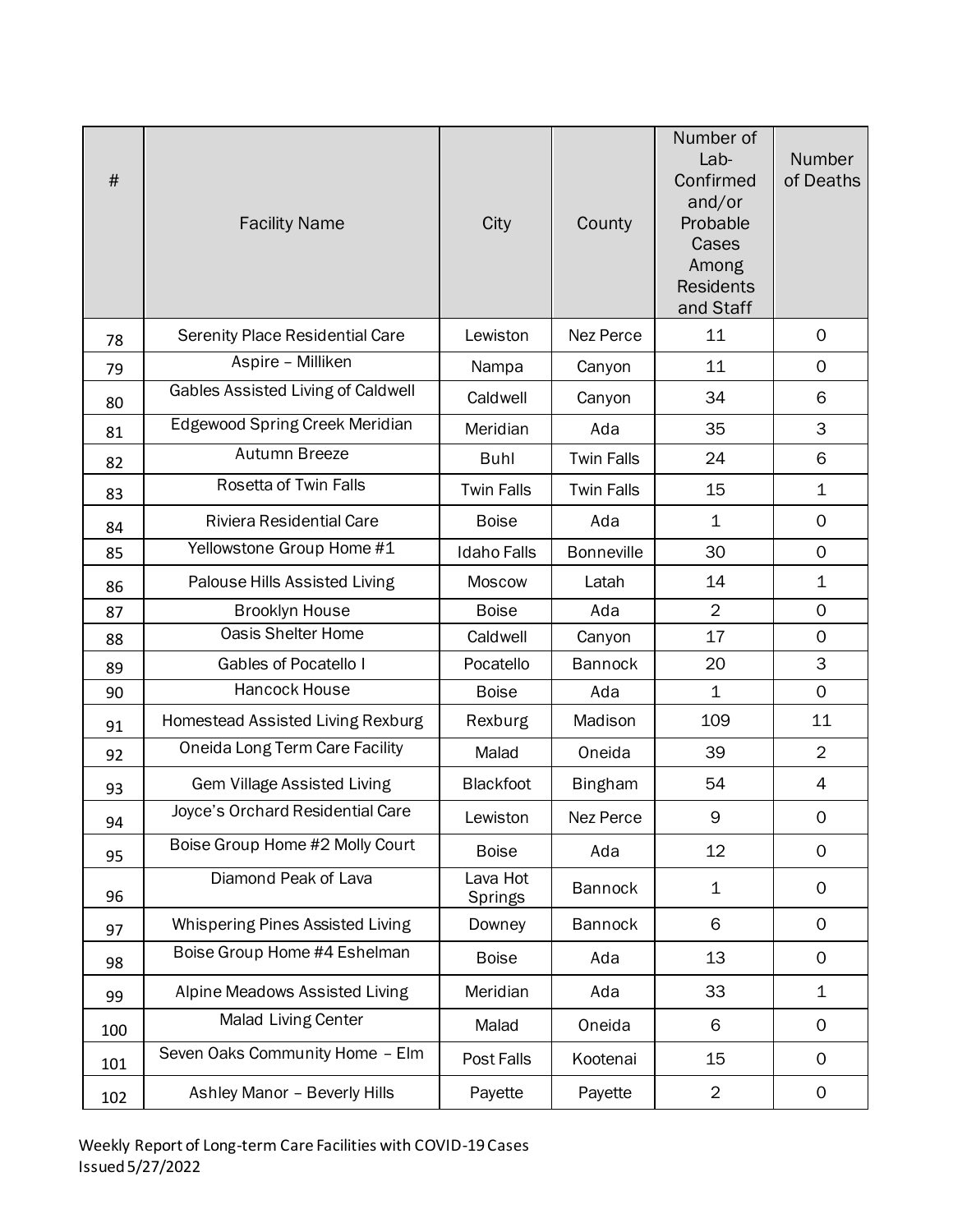| $\#$ | <b>Facility Name</b>                                       | City               | County            | Number of<br>Lab-<br>Confirmed<br>and/or<br>Probable<br>Cases<br>Among<br><b>Residents</b><br>and Staff | Number<br>of Deaths |
|------|------------------------------------------------------------|--------------------|-------------------|---------------------------------------------------------------------------------------------------------|---------------------|
| 103  | Pocatello Assisted Living Center -<br><b>Willard House</b> | Pocatello          | <b>Bannock</b>    | 21                                                                                                      | $\mathbf 0$         |
| 104  | Park Center Assisted Living                                | <b>Boise</b>       | Ada               | $\mathbf 1$                                                                                             | $\mathsf{O}$        |
| 105  | Living Spring Residential Care                             | Lewiston           | Nez Perce         | $\overline{7}$                                                                                          | $\mathbf 0$         |
| 106  | <b>Bluebonnet Haus</b>                                     | <b>Twin Falls</b>  | <b>Twin Falls</b> | 4                                                                                                       | $\mathsf{O}$        |
| 107  | MorningStar of Idaho Falls                                 | <b>Idaho Falls</b> | <b>Bonneville</b> | 48                                                                                                      | 9                   |
| 108  | Pacifica Senior Living Pinehurst                           | Pinehurst          | Shoshone          | 25                                                                                                      | 4                   |
| 109  | Ashley Manor - Middleton                                   | Middleton          | Canyon            | 12                                                                                                      | $\mathbf 1$         |
| 110  | <b>Generations Assisted Living</b>                         | Rathdrum           | Kootenai          | 22                                                                                                      | 3                   |
| 111  | Park Place Assisted Living                                 | <b>Boise</b>       | Ada               | 67                                                                                                      | 4                   |
| 112  | Parkwood Meadows                                           | <b>Idaho Falls</b> | <b>Bonneville</b> | 23                                                                                                      | $\mathbf 1$         |
| 113  | <b>Broadway Hills</b>                                      | <b>Idaho Falls</b> | <b>Bonneville</b> | $\overline{2}$                                                                                          | $\mathsf{O}$        |
| 114  | Diamond Peak of Chubbuck                                   | <b>Bannock</b>     | Chubbuck          | 10                                                                                                      | 0                   |
| 115  | <b>Crestwood Serenity Assisted Living</b>                  | Meridian           | Ada               | 9                                                                                                       | 0                   |
| 116  | Aspire - Fieldstone                                        | Meridian           | Ada               | 18                                                                                                      | $\mathbf 0$         |
| 117  | <b>Cottages of Weiser</b>                                  | Weiser             | Washington        | 25                                                                                                      | $\mathsf{O}\xspace$ |
| 118  | Diamond Peak of Pocatello                                  | Pocatello          | <b>Bannock</b>    | 7                                                                                                       | 0                   |
| 119  | Franklin County Transitional Care                          | Preston            | Franklin          | 63                                                                                                      | 2                   |
| 120  | <b>Heritage Senior Living</b>                              | Preston            | Franklin          | 62                                                                                                      | 6                   |
| 121  | Lily and Syringa Assisted Living                           | <b>Idaho Falls</b> | <b>Bonneville</b> | 26                                                                                                      | $\overline{2}$      |
| 122  | Ashley Manor - Cloverdale                                  | <b>Boise</b>       | Ada               | 19                                                                                                      | $\mathbf 1$         |
| 123  | Assisted Living on Shamrock                                | Nampa              | Canyon            | $\overline{2}$                                                                                          | 0                   |
| 124  | Tomorrow's Hope-Nampa                                      | Nampa              | Canyon            | 12                                                                                                      | 0                   |
| 125  | Diamond Peak of Shelley                                    | Shelley            | <b>Bingham</b>    | 15                                                                                                      | $\mathsf{O}$        |
| 126  | Quail Ridge                                                | Pocatello          | <b>Bannock</b>    | 49                                                                                                      | 3                   |
| 127  | <b>Edgewood Spring Creek Soda Springs</b>                  | Soda<br>Springs    | Caribou           | 18                                                                                                      | 0                   |
| 128  | Autumn Haven Assisted Living                               | Rupert             | Minidoka          | 13                                                                                                      | 0                   |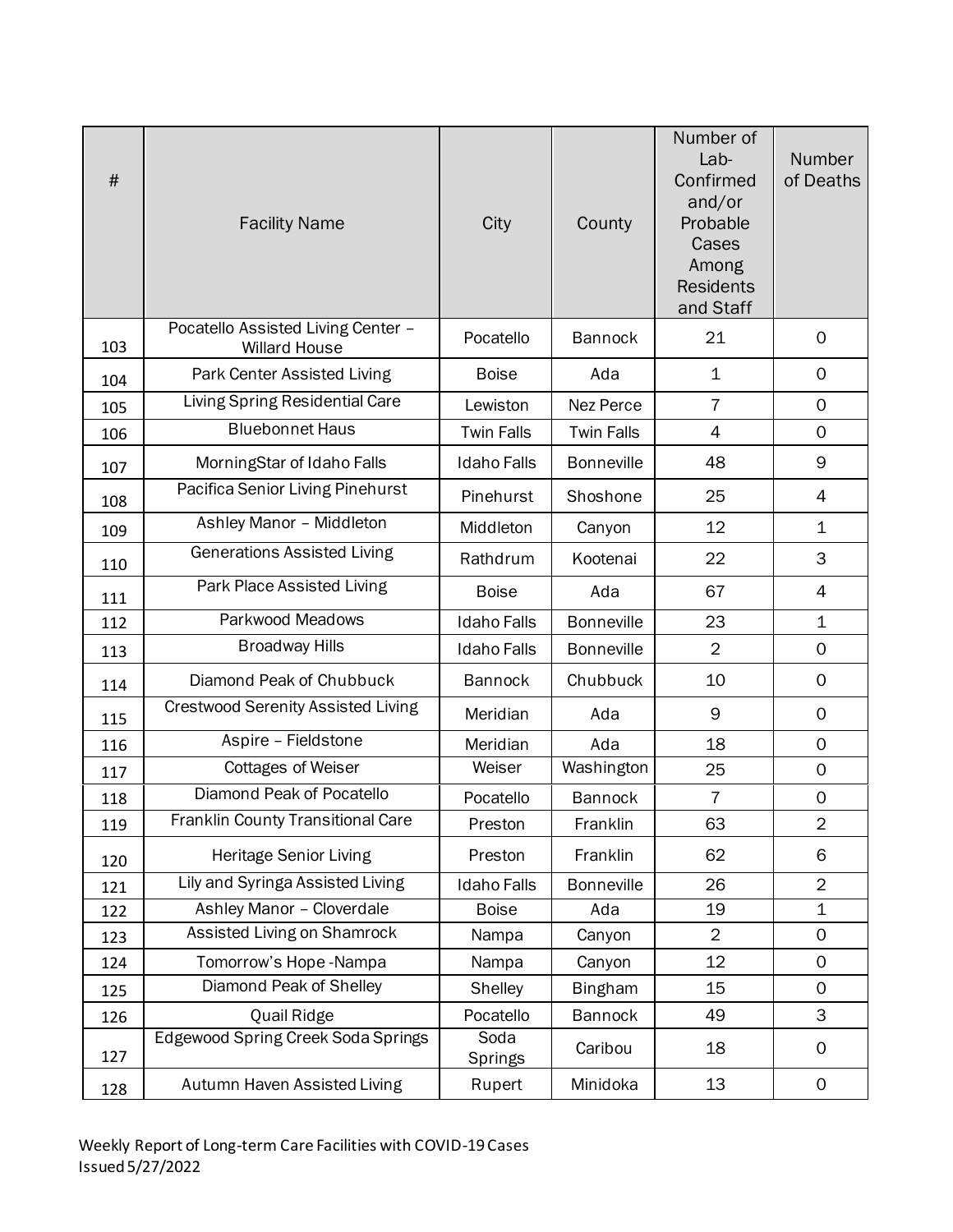| $\#$ | <b>Facility Name</b>                       | City               | County            | Number of<br>Lab-<br>Confirmed<br>and/or<br>Probable<br>Cases<br>Among<br><b>Residents</b><br>and Staff | Number<br>of Deaths |
|------|--------------------------------------------|--------------------|-------------------|---------------------------------------------------------------------------------------------------------|---------------------|
| 129  | <b>Bridge Assisted Living at Sandpoint</b> | Sandpoint          | <b>Bonner</b>     | 15                                                                                                      | $\mathbf 1$         |
| 130  | Golden Girls Residential Care              | Lewiston           | Nez Perce         | 10                                                                                                      | $\mathsf{O}$        |
| 131  | Gables of Ammon                            | Ammon              | <b>Bonneville</b> | 50                                                                                                      | 5                   |
| 132  | Gables of Idaho Falls Assisted Living      | <b>Idaho Falls</b> | <b>Bonneville</b> | 36                                                                                                      | 3                   |
| 133  | Sage Grove                                 | Rigby              | Jefferson         | 10                                                                                                      | $\mathbf 0$         |
| 134  | Ashley Manor - Iowa                        | Caldwell           | Canyon            | 11                                                                                                      | $\mathbf 0$         |
| 135  | <b>Cottages of Emmett</b>                  | Emmett             | Gem               | 29                                                                                                      | $\overline{2}$      |
| 136  | <b>Orchards of Cascadia</b>                | Nampa              | Canyon            | 120                                                                                                     | 12                  |
| 137  | <b>Monte Vista Hills</b>                   | Pocatello          | <b>Bannock</b>    | 96                                                                                                      | 11                  |
| 138  | <b>Magic Valley Manor</b>                  | Wendell            | Gooding           | 3                                                                                                       | $\mathbf 0$         |
| 139  | Clearwater Health & Rehab of<br>Cascadia   | Orofino            | Clearwater        | 68                                                                                                      | 5                   |
| 140  | Pomerelle Place                            | <b>Burley</b>      | Cassia            | 26                                                                                                      | $\mathsf{O}$        |
| 141  | Mentor Boise - Bedford                     | Meridian           | Ada               | 8                                                                                                       | $\mathsf{O}$        |
| 142  | <b>Blake View Home</b>                     | <b>Twin Falls</b>  | <b>Twin Falls</b> | 13                                                                                                      | $\mathbf 0$         |
| 143  | Lakeside Assisted Living                   | Winchester         | Lewis             | 73                                                                                                      | $\overline{2}$      |
| 144  | Milestone Decisions #2 6th St              | <b>Moscow</b>      | Latah             | 28                                                                                                      | $\mathsf{O}\xspace$ |
| 145  | <b>Copper Summit Assisted Living</b>       | Pocatello          | <b>Bannock</b>    | 26                                                                                                      | $\mathbf 1$         |
| 146  | Willows Retirement & Assisted Living       | Blackfoot          | <b>Bingham</b>    | 33                                                                                                      | 3                   |
| 147  | South Bannock Home                         | Pocatello          | <b>Bannock</b>    | 25                                                                                                      | $\mathbf 0$         |
| 148  | <b>Caring Hearts Assisted Living</b>       | Pocatello          | <b>Bannock</b>    | 52                                                                                                      | $\overline{4}$      |
| 149  | Ashley Manor - Buttercup Trail             | Kimberly           | <b>Twin Falls</b> | 19                                                                                                      | $\overline{2}$      |
| 150  | Good Samaritan - Idaho Falls Village       | <b>Idaho Falls</b> | <b>Bonneville</b> | 56                                                                                                      | $\overline{2}$      |
| 151  | Lakeside Assisted Living                   | Sandpoint          | <b>Bonner</b>     | 37                                                                                                      | 0                   |
| 152  | Wedgewood Terrace                          | Lewiston           | Nez Perce         | 61                                                                                                      | $\overline{2}$      |
| 153  | Discovery Rehab and Living                 | Salmon             | Lemhi             | 41                                                                                                      | $\mathbf 0$         |
| 154  | <b>Lincoln Court Retirement Community</b>  | <b>Idaho Falls</b> | <b>Bonneville</b> | 129                                                                                                     | 9                   |
| 155  | <b>Midland Manor</b>                       | Nampa              | Canyon            | 8                                                                                                       | $\mathsf{O}$        |
| 156  | <b>Cottages of Payette</b>                 | Payette            | Payette           | 13                                                                                                      | $\mathbf 1$         |
| 157  | Lenity Senior Living                       | Caldwell           | Canyon            | 81                                                                                                      | 4                   |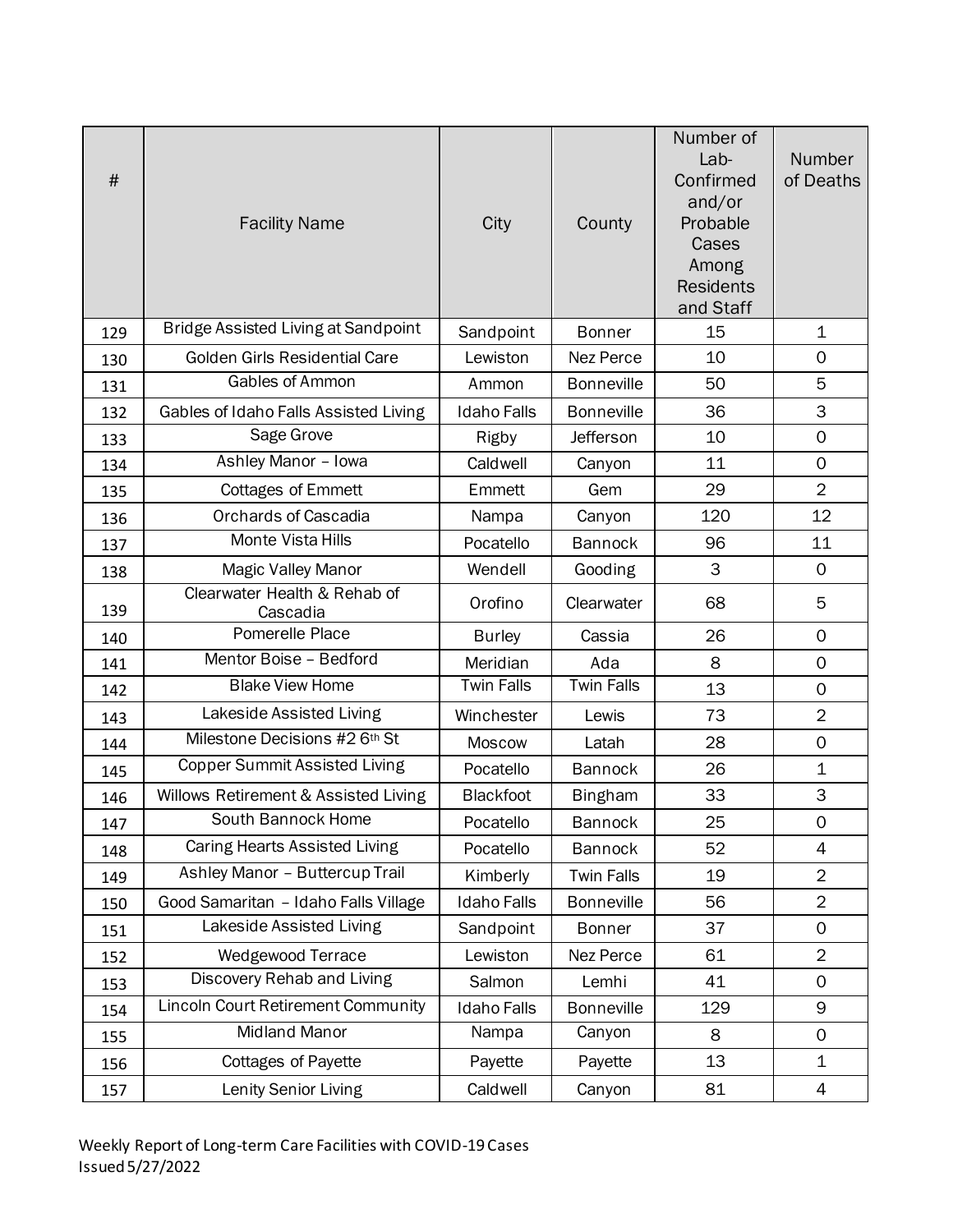| #   | <b>Facility Name</b>                      | City                    | County            | Number of<br>Lab-<br>Confirmed<br>and/or<br>Probable<br>Cases<br>Among<br><b>Residents</b><br>and Staff | Number<br>of Deaths |
|-----|-------------------------------------------|-------------------------|-------------------|---------------------------------------------------------------------------------------------------------|---------------------|
| 158 | Payette Healthcare of Cascadia            | Payette                 | Payette           | 59                                                                                                      | 4                   |
| 159 | Swan Falls Assisted Living                | Kuna                    | Ada               | 86                                                                                                      | $\overline{7}$      |
| 160 | <b>Cottages of Boise</b>                  | <b>Boise</b>            | Ada               | 33                                                                                                      | 1                   |
| 161 | Grace Assisted Living - Nampa             | Nampa                   | Canyon            | 64                                                                                                      | $\overline{7}$      |
| 162 | <b>Cove of Cascadia</b>                   | <b>Bellevue</b>         | <b>Blaine</b>     | 79                                                                                                      | $\overline{7}$      |
| 163 | Life Care Center of Lewiston              | Lewiston                | Nez Perce         | 105                                                                                                     | 25                  |
| 164 | Park Place Assisted Living                | Nampa                   | Canyon            | 60                                                                                                      | 3                   |
| 165 | Countryside Care and Rehab                | Rupert                  | Minidoka          | 77                                                                                                      | 9                   |
| 166 | Stonebridge Assisted Living of<br>Wendell | Wendell                 | Gooding           | 29                                                                                                      | 3                   |
| 167 | <b>Syringa Chalet Nursing Facility</b>    | <b>Blackfoot</b>        | <b>Bingham</b>    | 67                                                                                                      | $\mathbf 0$         |
| 168 | <b>Gateway Transitional Care Center</b>   | Pocatello               | <b>Bannock</b>    | 175                                                                                                     | 16                  |
| 169 | Aspen Park of Cascadia                    | Moscow                  | Latah             | 69                                                                                                      | 1                   |
| 170 | <b>Turtle and Crane Assisted Living</b>   | <b>Idaho Falls</b>      | <b>Bonneville</b> | 35                                                                                                      | $\overline{7}$      |
| 171 | <b>Ashton Memorial Living Center</b>      | Ashton                  | Fremont           | 37                                                                                                      | $\mathbf 1$         |
| 172 | Parma Living Center                       | Parma                   | Canyon            | 21                                                                                                      | $\mathbf 1$         |
| 173 | Maplewood Assisted Living                 | Hayden                  | Kootenai          | 17                                                                                                      | $\mathbf 0$         |
| 174 | <b>Cherry Ridge Center</b>                | Emmett                  | Gem               | 52                                                                                                      | 5                   |
| 175 | Ashley Manor - Crescent                   | Caldwell                | Canyon            | 11                                                                                                      | $\mathsf{O}\xspace$ |
| 176 | Ashley Manor - Midland                    | Nampa                   | Canyon            | 16                                                                                                      | $\overline{2}$      |
| 177 | Legends Park Assisted Living              | Coeur<br>d'Alene        | Kootenai          | 37                                                                                                      | $\mathbf 1$         |
| 178 | Harmony House Assisted Living             | Hayden                  | Kootenai          | 14                                                                                                      | 0                   |
| 179 | <b>Boundary County Nursing Home</b>       | <b>Bonners</b><br>Ferry | Boundary          | 35                                                                                                      | 3                   |
| 180 | <b>Gables of Pocatello II</b>             | Pocatello               | <b>Bannock</b>    | 14                                                                                                      | 0                   |
| 181 | Southwest Idaho Treatment Center          | Nampa                   | Canyon            | 94                                                                                                      | $\mathsf{O}$        |
| 182 | <b>Curtis House</b>                       | <b>Boise</b>            | Ada               | 5                                                                                                       | 0                   |
| 183 | Ashley Manor - Elgin Way                  | <b>Boise</b>            | Ada               | 4                                                                                                       | $\mathbf 1$         |
| 184 | State Veterans Home - Lewiston            | Lewiston                | Nez Perce         | 77                                                                                                      | $\mathsf{O}$        |
| 185 | <b>Brookdale Lewiston</b>                 | Lewiston                | Nez Perce         | 44                                                                                                      | $\overline{2}$      |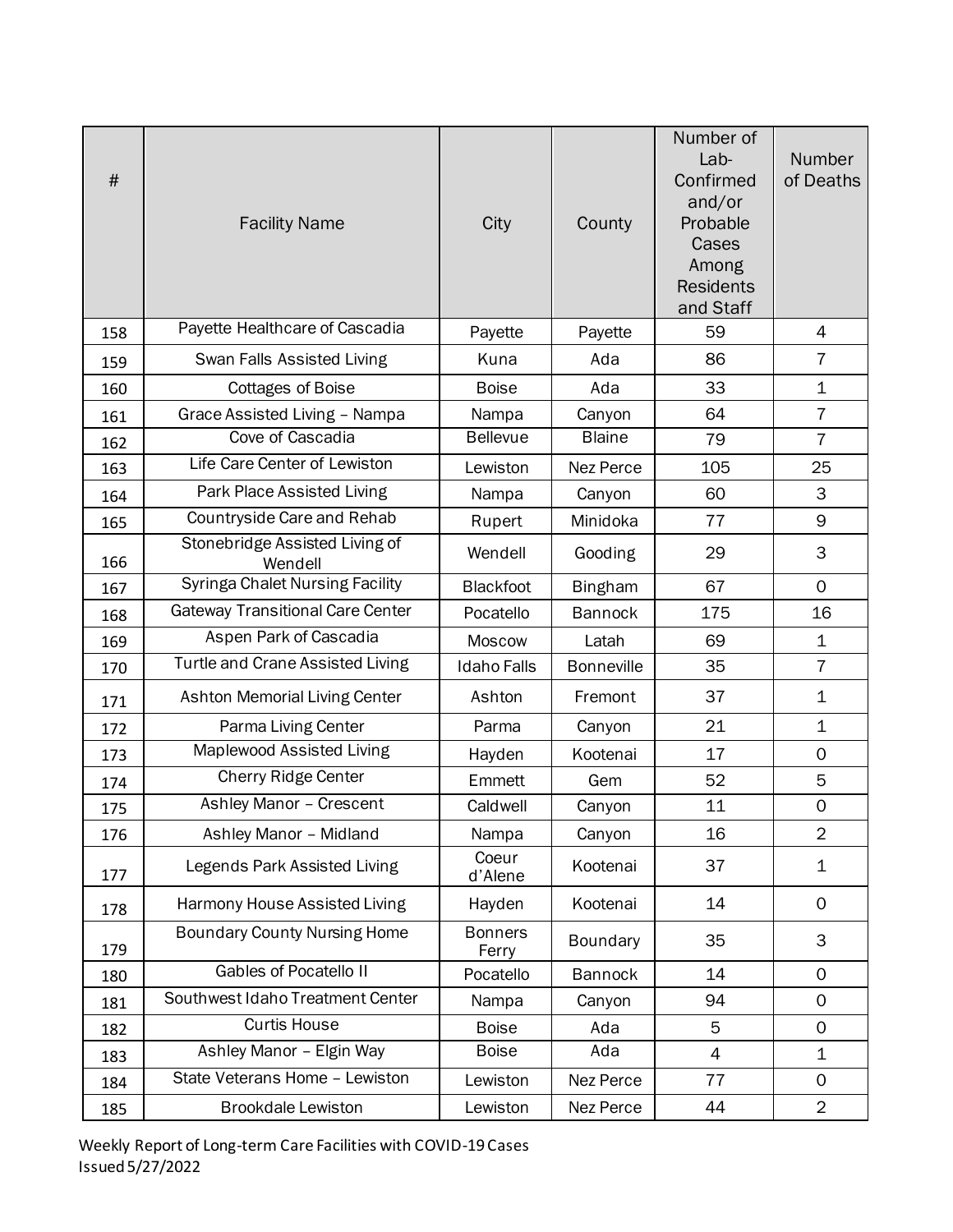| $\#$ | <b>Facility Name</b>                        | City                    | County            | Number of<br>Lab-<br>Confirmed<br>and/or<br>Probable<br>Cases<br>Among<br><b>Residents</b><br>and Staff | Number<br>of Deaths |
|------|---------------------------------------------|-------------------------|-------------------|---------------------------------------------------------------------------------------------------------|---------------------|
| 186  | Prestige - The Orchards                     | Lewiston                | Nez Perce         | 134                                                                                                     | 9                   |
| 187  | Twin Falls Transitional Care of<br>Cascadia | <b>Twin Falls</b>       | <b>Twin Falls</b> | 90                                                                                                      | $\overline{2}$      |
| 188  | <b>Highland Estates</b>                     | <b>Burley</b>           | Cassia            | 35                                                                                                      | $\mathbf 0$         |
| 189  | Lewiston Transitional Care of<br>Cascadia   | Lewiston                | Nez Perce         | 120                                                                                                     | 10                  |
| 190  | <b>Meadowlark Homes</b>                     | Grangeville             | Idaho             | 19                                                                                                      | $\mathbf 0$         |
| 191  | Northern Light Residential Care             | <b>Twin Falls</b>       | <b>Twin Falls</b> | $\overline{7}$                                                                                          | $\mathbf 0$         |
| 192  | <b>Madison Carriage Cove</b>                | Rexburg                 | Madison           | 47                                                                                                      | $\mathbf 0$         |
| 193  | <b>Promontory Point Rehabilitation</b>      | Ammon                   | <b>Bonneville</b> | 41                                                                                                      | $\mathbf 0$         |
| 194  | Autumn Wind Assisted Living                 | Caldwell                | Canyon            | 96                                                                                                      | 12                  |
| 195  | Quinn Meadows Rehab & Care Center           | Pocatello               | <b>Bannock</b>    | 83                                                                                                      | $\overline{2}$      |
| 196  | <b>Olympus Heights Home</b>                 | Pocatello               | <b>Bannock</b>    | 17                                                                                                      | $\mathsf{O}\xspace$ |
| 197  | Gables Assisted Living of Blackfoot 1       | <b>Blackfoot</b>        | <b>Bingham</b>    | 10                                                                                                      | $\mathbf 0$         |
| 198  | Boise Group Home #8 Delmar                  | <b>Boise</b>            | Ada               | 12                                                                                                      | 0                   |
| 199  | <b>Foxtail Senior Living</b>                | Eagle                   | Ada               | 88                                                                                                      | 6                   |
| 200  | Hearthstone Village                         | Kootenai                | <b>Bonner</b>     | 29                                                                                                      | $\mathbf 0$         |
| 201  | Luther Park at Sandpoint                    | Sandpoint               | <b>Bonner</b>     | 60                                                                                                      | 5                   |
| 202  | Ashley Manor - Parkview                     | <b>Twin Falls</b>       | <b>Twin Falls</b> | 41                                                                                                      | 4                   |
| 203  | <b>Apple Valley Residence</b>               | Emmett                  | Gem               | 52                                                                                                      | $\overline{2}$      |
| 204  | Cascadia of Nampa                           | Nampa                   | Canyon            | 172                                                                                                     | 15                  |
| 205  | Grace at Chubbuck                           | Chubbuck                | <b>Bannock</b>    | 37                                                                                                      | $\mathbf 1$         |
| 206  | <b>Brookdale Chubbuck</b>                   | Chubbuck                | <b>Bannock</b>    | 122                                                                                                     | 9                   |
| 207  | <b>Brookdale Pocatello</b>                  | Pocatello               | <b>Bannock</b>    | 86                                                                                                      | 6                   |
| 208  | Heritage Assisted Living                    | <b>Twin Falls</b>       | <b>Twin Falls</b> | 95                                                                                                      | 11                  |
| 209  | Heron Place                                 | Nampa                   | Canyon            | 27                                                                                                      | 3                   |
| 210  | <b>Broadway Fields Assisted Living</b>      | <b>Idaho Falls</b>      | <b>Bonneville</b> | 41                                                                                                      | $\mathbf 1$         |
| 211  | <b>Sunset Home Assisted Living</b>          | <b>Bonners</b><br>Ferry | Boundary          | 29                                                                                                      | $\overline{4}$      |
| 212  | <b>Chardonnay Assisted Living</b>           | <b>Twin Falls</b>       | <b>Twin Falls</b> | 24                                                                                                      | $\mathbf{1}$        |
| 213  | <b>Guardian Angel Homes</b>                 | Post Falls              | Kootenai          | 72                                                                                                      | 11                  |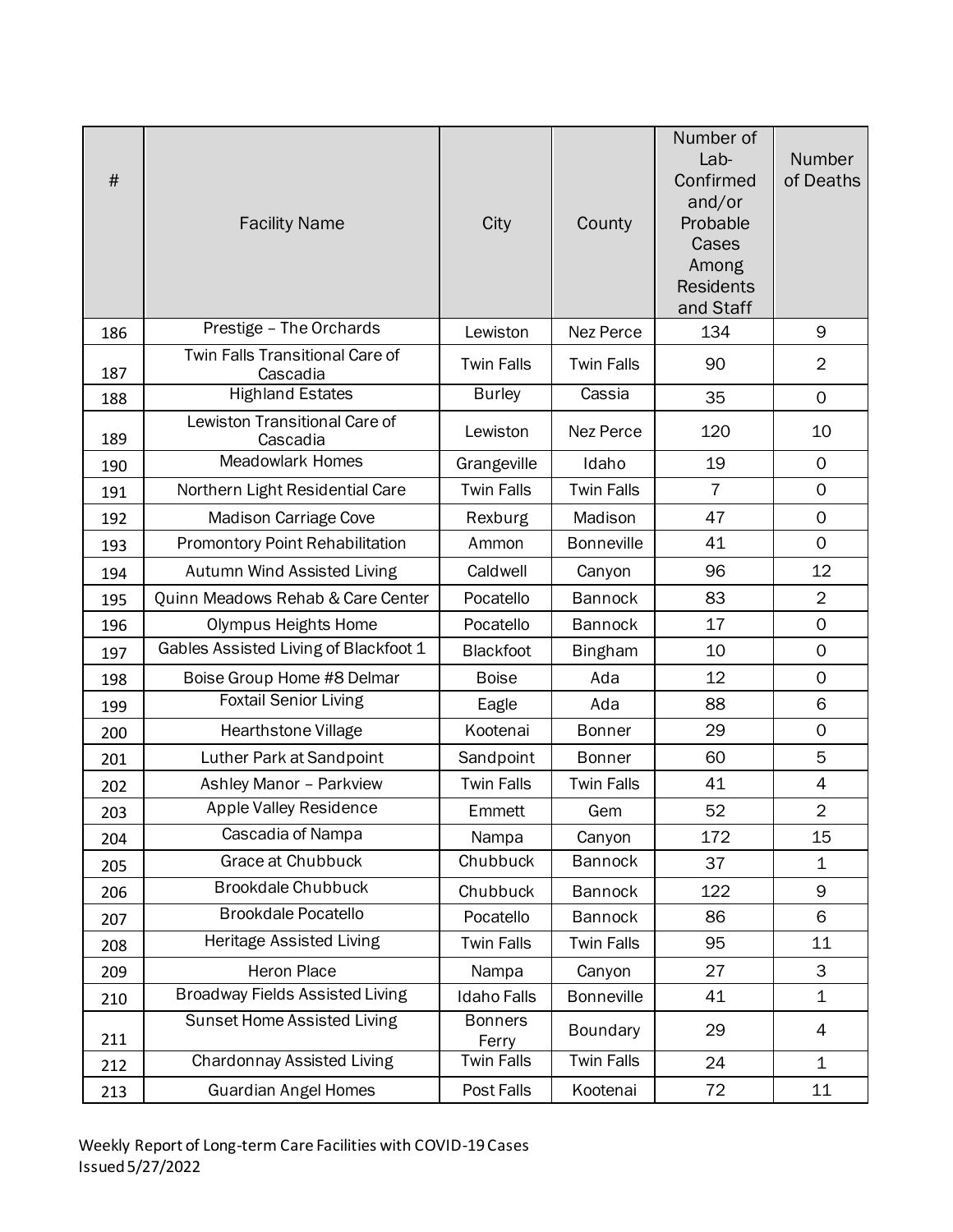| #   | <b>Facility Name</b>                                    | City               | County            | Number of<br>Lab-<br>Confirmed<br>and/or<br>Probable<br>Cases<br>Among<br><b>Residents</b><br>and Staff | Number<br>of Deaths |
|-----|---------------------------------------------------------|--------------------|-------------------|---------------------------------------------------------------------------------------------------------|---------------------|
| 214 | <b>Wellspring of Cascadia</b>                           | Nampa              | Canyon            | 132                                                                                                     | 9                   |
| 215 | <b>Karcher Estates</b>                                  | Nampa              | Canyon            | 62                                                                                                      | 3                   |
| 216 | Power County Nursing Home                               | American<br>Falls  | Power             | 47                                                                                                      | $\mathbf 0$         |
| 217 | <b>Country Cottage Assisted Living</b>                  | <b>Twin Falls</b>  | <b>Twin Falls</b> | 14                                                                                                      | $\mathbf 0$         |
| 218 | Communicare #8 Lincoln                                  | Jerome             | Jerome            | 24                                                                                                      | $\mathbf 1$         |
| 219 | Tomorrow's Hope - Lavin                                 | Meridian           | Ada               | 19                                                                                                      | $\mathbf 0$         |
| 220 | Tomorrow's Hope - Eagle                                 | Eagle              | Ada               | 12                                                                                                      | $\mathbf 0$         |
| 221 | Tomorrow's Hope - Sapphire                              | Meridian           | Ada               | 16                                                                                                      | $\mathbf{1}$        |
| 222 | Harmony Hills                                           | Meridian           | Ada               | 39                                                                                                      | $\mathbf 0$         |
| 223 | Ashley Manor - Orchard                                  | <b>Boise</b>       | Ada               | 10                                                                                                      | $\overline{2}$      |
| 224 | Ashley Manor - Hyde Park                                | <b>Boise</b>       | Ada               | 9                                                                                                       | $\overline{2}$      |
| 225 | Golden Years Kimra                                      | Meridian           | Ada               | 10                                                                                                      | $\mathbf 1$         |
| 226 | <b>Creekside Residential Care Center</b>                | Jerome             | Jerome            | 44                                                                                                      | $\overline{2}$      |
| 227 | <b>Temple View Transitional Care</b>                    | Rexburg            | Madison           | 68                                                                                                      | 3                   |
| 228 | Life Care Center of Idaho Falls                         | <b>Idaho Falls</b> | <b>Bonneville</b> | 149                                                                                                     | 9                   |
| 229 | Fairwinds - Sand Creek                                  | <b>Idaho Falls</b> | <b>Bonneville</b> | 41                                                                                                      | $\overline{4}$      |
| 230 | Golden Years Oak Crest                                  | Meridian           | Ada               | 15                                                                                                      | $\overline{2}$      |
| 231 | <b>BrightStar Care Homes Summerset</b>                  | <b>Boise</b>       | Ada               | $\overline{4}$                                                                                          | $\mathsf{O}\xspace$ |
| 232 | Boise Group Home #1 Pennfield                           | <b>Boise</b>       | Ada               | 11                                                                                                      | 0                   |
| 233 | Boise Group Home #3 Holt                                | <b>Boise</b>       | Ada               | 10                                                                                                      | 0                   |
| 234 | <b>Lincoln County Care Center</b>                       | Shoshone           | Lincoln           | 82                                                                                                      | $\overline{7}$      |
| 235 | <b>Riverview Rehabilitation</b>                         | <b>Boise</b>       | Ada               | 45                                                                                                      | $\overline{2}$      |
| 236 | <b>Paramount Parks</b>                                  | Eagle              | Ada               | 51                                                                                                      | $\overline{4}$      |
| 237 | <b>Edgewood Spring Creek Ustick</b>                     | <b>Boise</b>       | Ada               | 31                                                                                                      | 2                   |
| 238 | <b>Edgewood Spring Creek Overland</b>                   | <b>Boise</b>       | Ada               | 49                                                                                                      | $\overline{\infty}$ |
| 239 | <b>Edgewood Spring Creek Memory Care</b><br>- Five Mile | <b>Boise</b>       | Ada               | 87                                                                                                      | 14                  |
| 240 | Garden Plaza of Valley View - Bridge<br>at Valley View  | <b>Boise</b>       | Ada               | 65                                                                                                      | $\overline{4}$      |
| 241 | Aspen Transitional Rehab                                | Meridian           | Ada               | $\overline{73}$                                                                                         | $\overline{7}$      |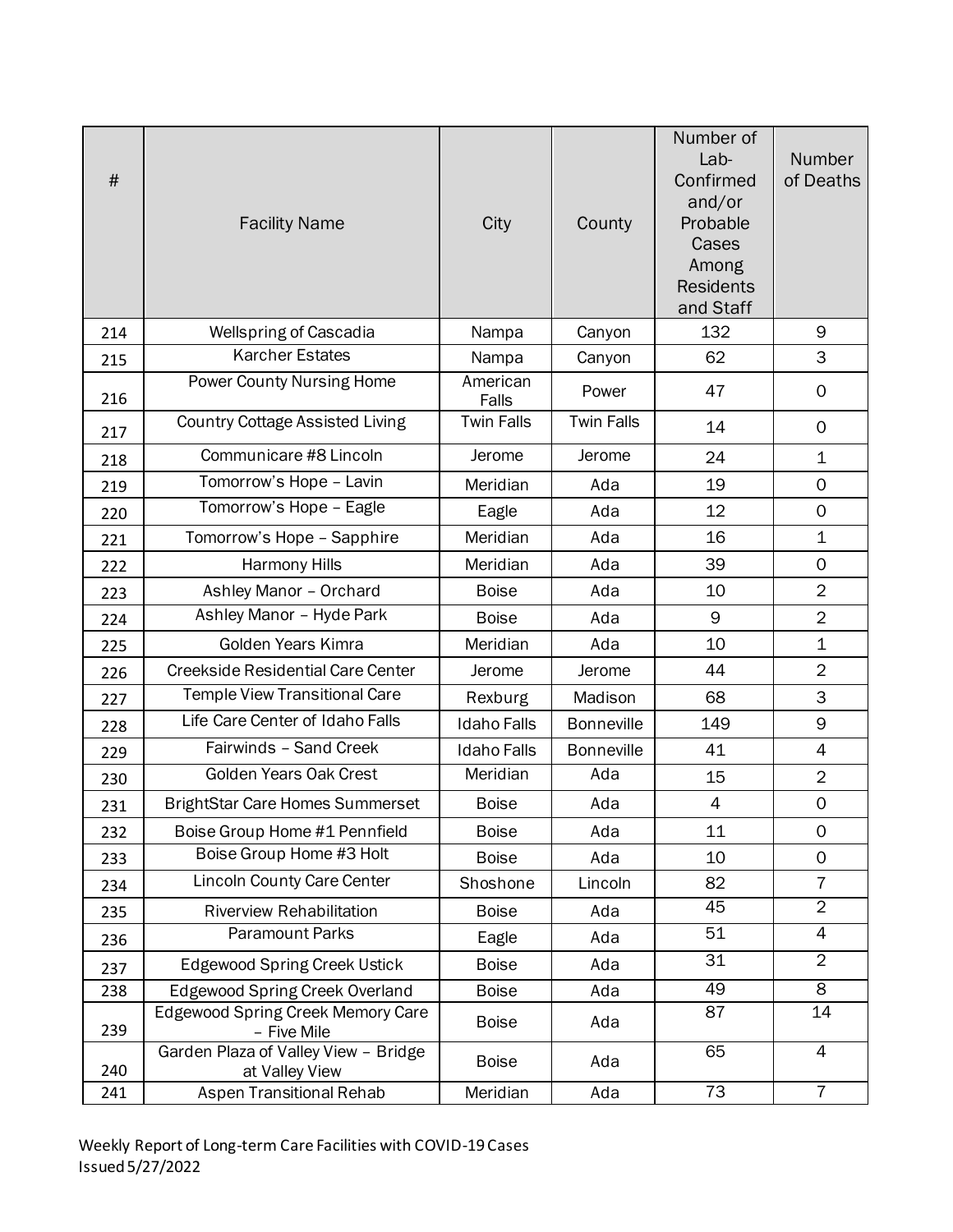| $\#$ | <b>Facility Name</b>                                 | City              | County            | Number of<br>Lab-<br>Confirmed<br>and/or<br>Probable<br>Cases<br>Among<br><b>Residents</b><br>and Staff | Number<br>of Deaths |
|------|------------------------------------------------------|-------------------|-------------------|---------------------------------------------------------------------------------------------------------|---------------------|
| 242  | <b>Advanced Health Care of Lewiston</b>              | Lewiston          | Nez Perce         | 57                                                                                                      | $\overline{2}$      |
| 243  | Sunny Ridge                                          | Nampa             | Canyon            | 91                                                                                                      | 5                   |
| 244  | Owyhee Health & Rehab                                | Homedale          | Owyhee            | 94                                                                                                      | 13                  |
| 245  | Bridgeview Estates -<br><b>Assisted Living</b>       | <b>Twin Falls</b> | <b>Twin Falls</b> | 65                                                                                                      | $\overline{4}$      |
| 246  | <b>Brookdale Twin Falls</b>                          | <b>Twin Falls</b> | <b>Twin Falls</b> | 62                                                                                                      | 3                   |
| 247  | Edgewood Spring Creek American<br>Falls              | American<br>Falls | Power             | 37                                                                                                      | $\overline{3}$      |
| 248  | <b>Elegant Residential Living</b>                    | Pocatello         | <b>Bannock</b>    | 62                                                                                                      | $\overline{\omega}$ |
| 249  | Ashley Manor - Highmont                              | <b>Boise</b>      | Ada               | 5                                                                                                       | $\mathbf 0$         |
| 250  | <b>Beehive of Star</b>                               | Star              | Ada               | $\overline{1}$                                                                                          | 0                   |
| 251  | <b>Cottages of Mountain Home</b>                     | Mountain<br>Home  | Elmore            | 12                                                                                                      | $\mathsf{O}$        |
| 252  | Life Care Center of Boise                            | <b>Boise</b>      | Ada               | 101                                                                                                     | 14                  |
| 253  | <b>Copper Springs Senior Living</b>                  | Meridian          | Ada               | $\overline{93}$                                                                                         | 17                  |
| 254  | <b>Garnet Place</b>                                  | Garden City       | Ada               | 16                                                                                                      | 1                   |
| 255  | Generations at Lewiston (formerly<br>Guardian Angel) | Lewiston          | <b>Nez Perce</b>  | $\overline{54}$                                                                                         | $\overline{1}$      |
| 256  | Grace Assisted Living - Twin Falls                   | <b>Twin Falls</b> | <b>Twin Falls</b> | 90                                                                                                      | $\overline{7}$      |
| 257  | Independent Living Services - Five<br>Mile           | <b>Boise</b>      | Ada               | 28                                                                                                      | $\mathbf 0$         |
| 258  | Grangeville Health & Rehab Center                    | Grangeville       | Idaho             | 80                                                                                                      | 11                  |
| 259  | Weiser Care of Cascadia                              | Weiser            | Washington        | 97                                                                                                      | 10                  |
| 260  | Trinity at Lewis & Clark                             | <b>Boise</b>      | Ada               | 14                                                                                                      | $\mathbf 1$         |
| 261  | Oak Creek Rehab                                      | Kimberly          | <b>Twin Falls</b> | 95                                                                                                      | 7                   |
| 262  | Mini Cassia Care Center                              | <b>Burley</b>     | Cassia            | 117                                                                                                     | $\overline{2}$      |
| 263  | Ashley Manor - Harmony                               | <b>Boise</b>      | Ada               | 20                                                                                                      | $\overline{3}$      |
| 264  | <b>Aspen Valley Senior Living</b>                    | <b>Boise</b>      | Ada               | 49                                                                                                      | $\overline{2}$      |
| 265  | BrightStar Care Homes - Stephen                      | <b>Boise</b>      | Ada               | 8                                                                                                       | $\mathbf 1$         |
| 266  | BrightStar Care Homes- Prickly Pear                  | Eagle             | Ada               | 9                                                                                                       | 0                   |
| 267  | BrightStar Care Homes - Taft                         | <b>Boise</b>      | Ada               | 9                                                                                                       | $\mathbf 1$         |
| 268  | <b>Grace Assisted Living Caldwell</b>                | Caldwell          | Canyon            | 61                                                                                                      | $\overline{7}$      |
| 269  | <b>Serenity Transitional Care</b>                    | <b>Twin Falls</b> | <b>Twin Falls</b> | 92                                                                                                      | $\mathbf 1$         |
| 270  | Communicare #4 Leland                                | <b>Boise</b>      | Ada               | 5                                                                                                       | 0                   |
| 271  | Communicare #3 Pond                                  | <b>Boise</b>      | Ada               | 16                                                                                                      | 0                   |
| 272  | Communicare #5 Kuna                                  | Kuna              | Ada               | 9                                                                                                       | $\mathsf{O}$        |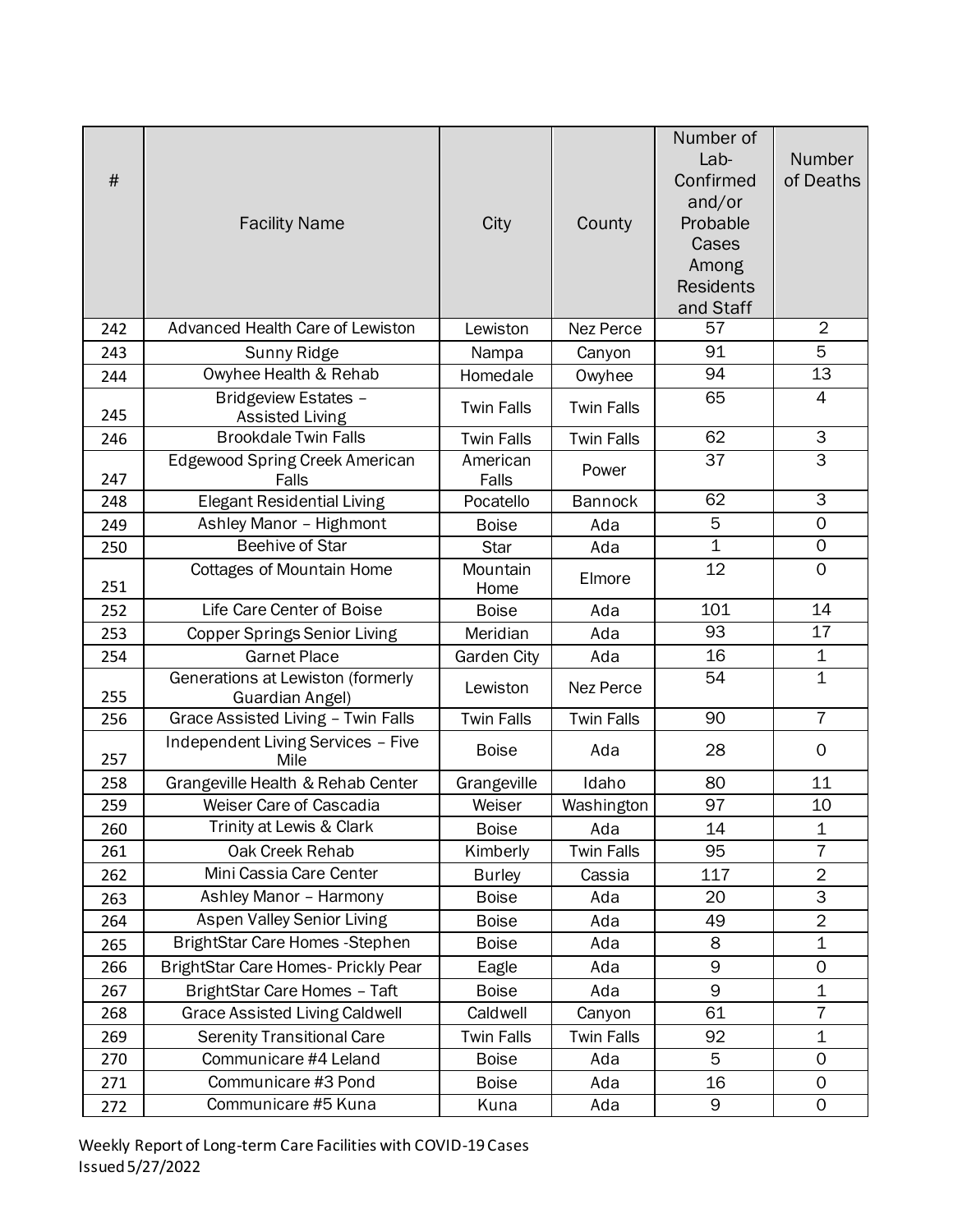| $\#$ | <b>Facility Name</b>                                         | City                | County   | Number of<br>Lab-<br>Confirmed<br>and/or<br>Probable<br>Cases<br>Among<br><b>Residents</b><br>and Staff | Number<br>of Deaths |
|------|--------------------------------------------------------------|---------------------|----------|---------------------------------------------------------------------------------------------------------|---------------------|
| 273  | Country Living Retirement of<br><b>Mountain Home</b>         | Mountain<br>Home    | Elmore   | 79                                                                                                      | 1                   |
| 274  | Bennett Hills Rehab & Care Center                            | Gooding             | Gooding  | 83                                                                                                      | $\overline{7}$      |
| 275  | Desano Place Assisted Living                                 | Jerome              | Jerome   | 61                                                                                                      | 6                   |
| 276  | <b>Country Time Assisted Living</b>                          | <b>Star</b>         | Ada      | 22                                                                                                      | 3                   |
| 277  | <b>Cottages of Meridian</b>                                  | Meridian            | Ada      | 22                                                                                                      | $\mathbf{1}$        |
| 278  | <b>Creekside Transitional Care</b>                           | Meridian            | Ada      | 179                                                                                                     | 16                  |
| 279  | Rose Terrace Cottages                                        | Coeur<br>d'Alene    | Kootenai | 60                                                                                                      | 7                   |
| 280  | Living Springs Assisted Living                               | Post Falls          | Kootenai | $\mathbf 1$                                                                                             | 0                   |
| 281  | Meridian Meadows Assisted Living                             | Meridian            | Ada      | 32                                                                                                      | $\mathsf{O}\xspace$ |
| 282  | Meridian Meadows Transitional Care                           | Meridian            | Ada      | 34                                                                                                      | $\mathsf{O}\xspace$ |
| 283  | Regency Columbia Village                                     | <b>Boise</b>        | Ada      | 56                                                                                                      | 8                   |
| 284  | <b>Skyline Transitional Care Center</b>                      | <b>Boise</b>        | Ada      | 6                                                                                                       | $\mathsf{O}\xspace$ |
| 285  | <b>Truewood by Merrill</b>                                   | <b>Boise</b>        | Ada      | 42                                                                                                      | $\mathsf{O}\xspace$ |
| 286  | Karcher Post-acute Rehab                                     | Nampa               | Canyon   | 101                                                                                                     | $\mathbf 1$         |
| 287  | <b>Edgewood Spring Creek Fruitland</b>                       | Fruitland           | Payette  | 83                                                                                                      | 5                   |
| 288  | <b>Meadow View Assisted Living</b>                           | Emmett              | Gem      | 66                                                                                                      | $\mathbf 1$         |
| 289  | Tomorrow's Hope - Deb                                        | Meridian            | Ada      | 14                                                                                                      | $\mathbf 0$         |
| 290  | Independent Living Services -<br>Summerwind                  | <b>Boise</b>        | Ada      | $\overline{\omega}$                                                                                     | $\mathbf 0$         |
| 291  | Garden Plaza of Valley View - Valley<br>View Nursing & Rehab | <b>Boise</b>        | Ada      | 159                                                                                                     | 13                  |
| 292  | Edgewood Spring Creek Eagle Island                           | Eagle               | Ada      | 91                                                                                                      | $\overline{7}$      |
| 293  | Grace Assisted Living at Englefield<br>Green                 | <b>Boise</b>        | Ada      | 62                                                                                                      | $\overline{\omega}$ |
| 294  | Veranda Senior Living - Barber<br><b>Station</b>             | <b>Boise</b>        | Ada      | 39                                                                                                      | 6                   |
| 295  | Touchmark at Meadow Lake Village                             | Meridian            | Ada      | $\overline{178}$                                                                                        | 10                  |
| 296  | Poplar Grove Assisted Living                                 | <b>Glenns Ferry</b> | Elmore   | 21                                                                                                      | $\mathbf 1$         |
| 297  | Touchmark - Elkhorn Lodge                                    | Meridian            | Ada      | 31                                                                                                      | 0                   |
| 298  | Veranda Senior Living - Paramount                            | Meridian            | Ada      | 58                                                                                                      | $\mathbf 1$         |
| 299  | MorningStar Senior Living of Boise                           | <b>Boise</b>        | Ada      | 61                                                                                                      | $\mathbf 1$         |
| 300  | Meadow View Nursing & Rehab                                  | Nampa               | Canyon   | 161                                                                                                     | 9                   |
| 301  | Parke View Rehab                                             | <b>Burley</b>       | Cassia   | 125                                                                                                     | 3                   |
| 302  | <b>Brookdale Boise Parkcenter</b>                            | <b>Boise</b>        | Ada      | 61                                                                                                      | 5                   |